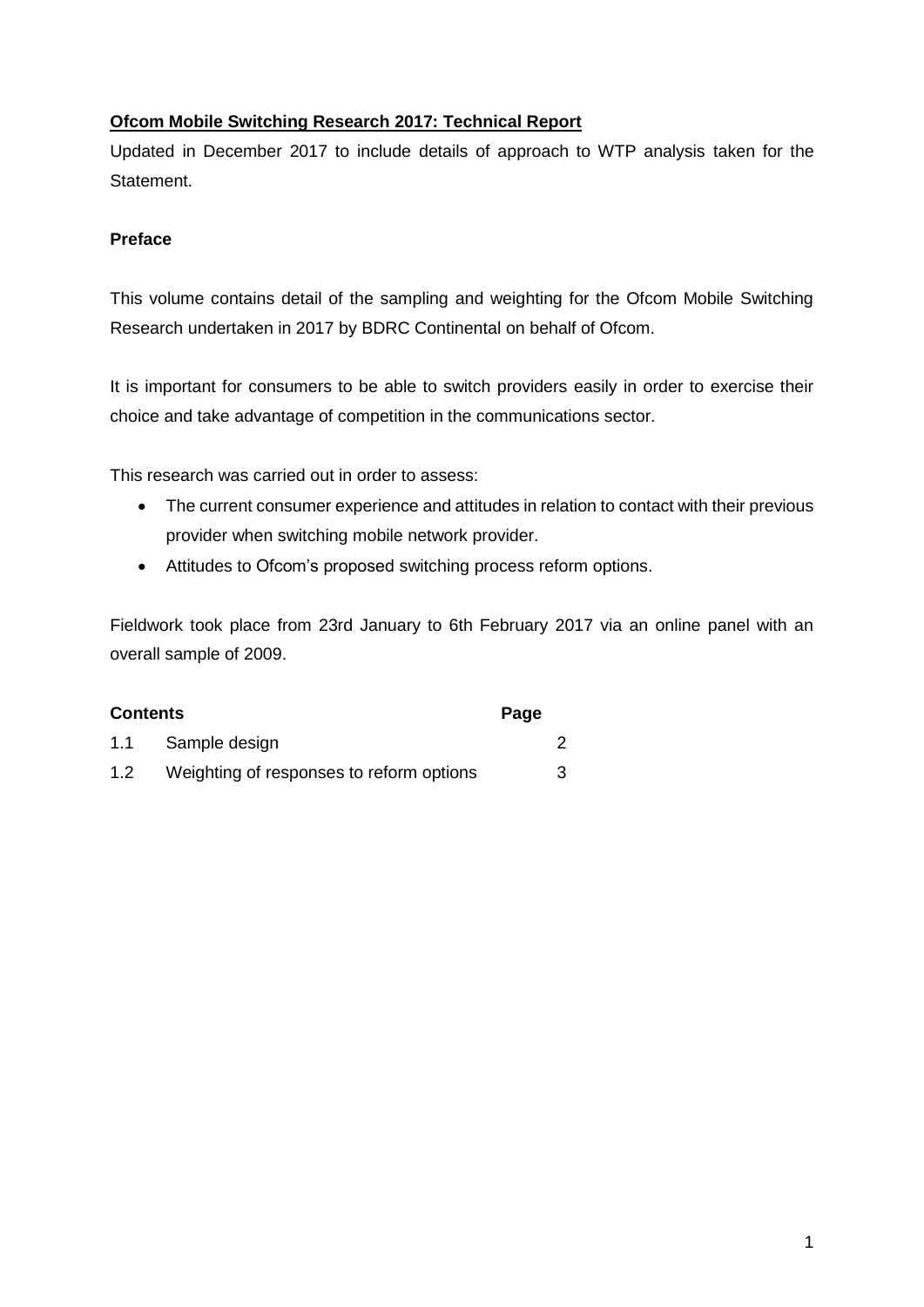# **1.1 Sample design**

A nationally representative sample of UK mobile users by gender, age, region and socioeconomic group was invited to take part in the survey and screened for having switched mobile provider in the previous 18 months.

This nationally representative profile of mobile users was derived from a face-to-face omnibus survey, nationally representative of the UK, carried out separately in November and December of 2017. The total sample achieved via the omnibus was 4325 UK adults, of which a sample of 491 were mobile customers who had switched network provider in the last 18 months.

# **Quotas**

No quotas or targets were set, and no weights were applied to the online sample. The sample was allowed to fall out naturally, but monitored against the expected demographic profile and switching subgroup incidence rates obtained via the omnibus survey. A comparison of the online and omnibus sample profiles was undertaken and it was not deemed necessary to weight the online data.

The following table shows the number of interviews achieved for each overall switching sample group used in the analysis.

| Sample group                               | <b>Sample definition</b>                                                          | <b>Interviews</b> |
|--------------------------------------------|-----------------------------------------------------------------------------------|-------------------|
| Switched in the last<br>18 months<br>(All) | Switched mobile network provider in the last 18<br>months                         | 2009              |
| Switched in the last<br>18 months<br>(PAC) | Switched mobile network provider in the last 18<br>months and ported number       | 1251              |
| Switched in the last<br>18 months<br>(C&R) | Switched mobile network provider in the last 18<br>months and did not port number | 758               |

The profile of switchers achieved in the face-to-face omnibus and online samples is set out in the table on the following page.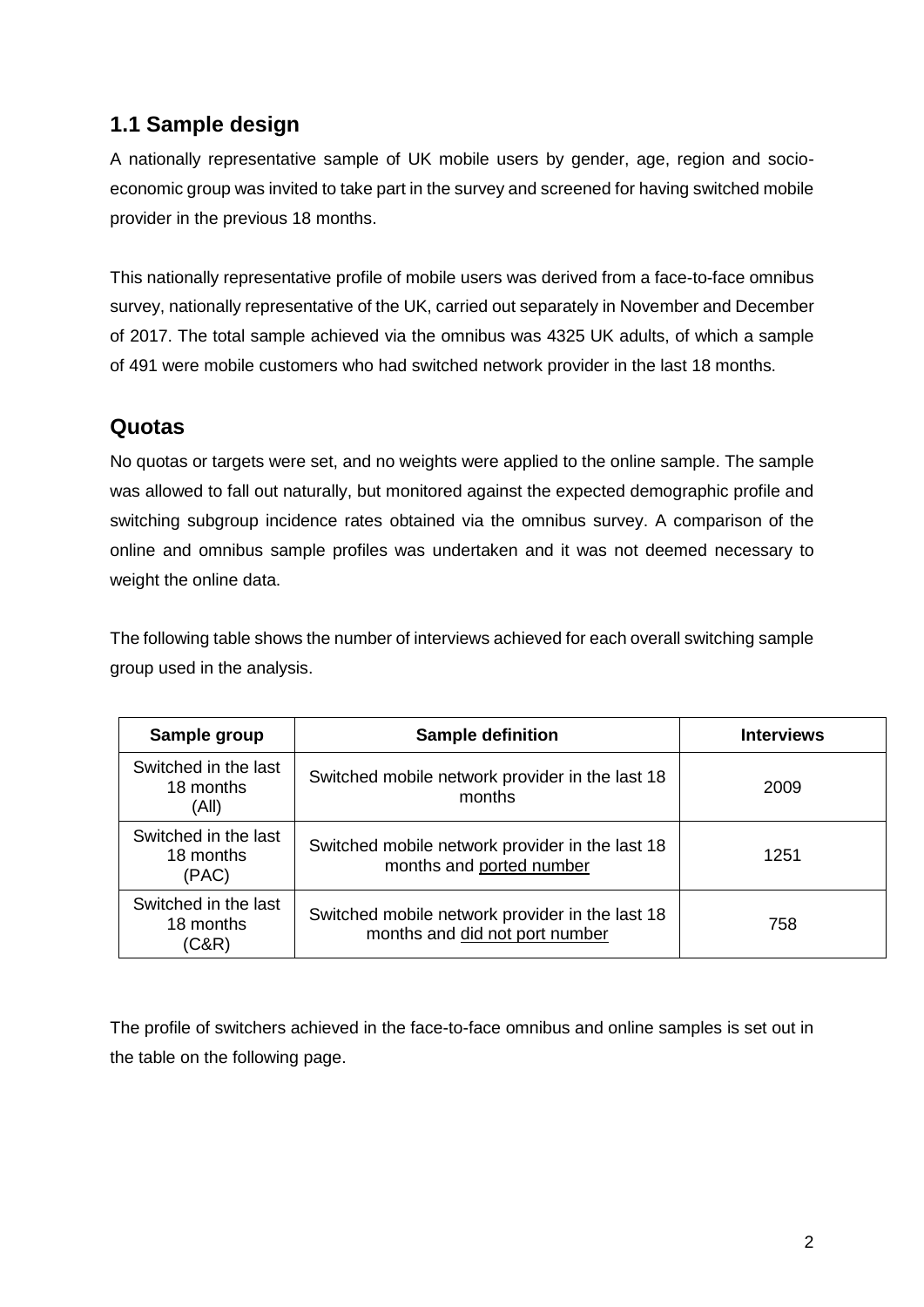|                          | Omnibus | Online |
|--------------------------|---------|--------|
|                          |         |        |
| Unweighted base          | 491     | 2009   |
|                          |         |        |
| Male                     | 51%     | 47%    |
| Female                   | 49%     | 53%    |
|                          |         |        |
| 16-24                    | 20%     | 18%    |
| 25-34                    | 25%     | 25%    |
| 35-44                    | 16%     | 18%    |
| 45-54                    | 17%     | 15%    |
| 55-64                    | 12%     | 13%    |
| $65+$                    | 10%     | 12%    |
|                          |         |        |
| <b>AB</b>                | 24%     | 31%    |
| C <sub>1</sub>           | 32%     | 34%    |
| C <sub>2</sub>           | 20%     | 17%    |
| DE                       | 25%     | 19%    |
|                          |         |        |
| <b>North East</b>        | 6%      | 5%     |
| North West               | 9%      | 12%    |
| Yorkshire and The Humber | 8%      | 9%     |
| <b>East Midlands</b>     | 7%      | 9%     |
| <b>West Midlands</b>     | 8%      | 9%     |
| East of England          | 7%      | 6%     |
| London                   | 14%     | 14%    |
| South East               | 15%     | 14%    |
| South West               | 9%      | 9%     |
| Wales                    | 6%      | 4%     |
| Scotland                 | 8%      | 8%     |
| Northern Ireland         | 2%      | 2%     |
|                          |         |        |
| <b>Switched PAC</b>      | 65%     | 62%    |
| Switched C&R             | 35%     | 38%    |
|                          |         |        |
| Switched Prepay          | 18%     | 22%    |
| <b>Switched Contract</b> | 82%     | 78%    |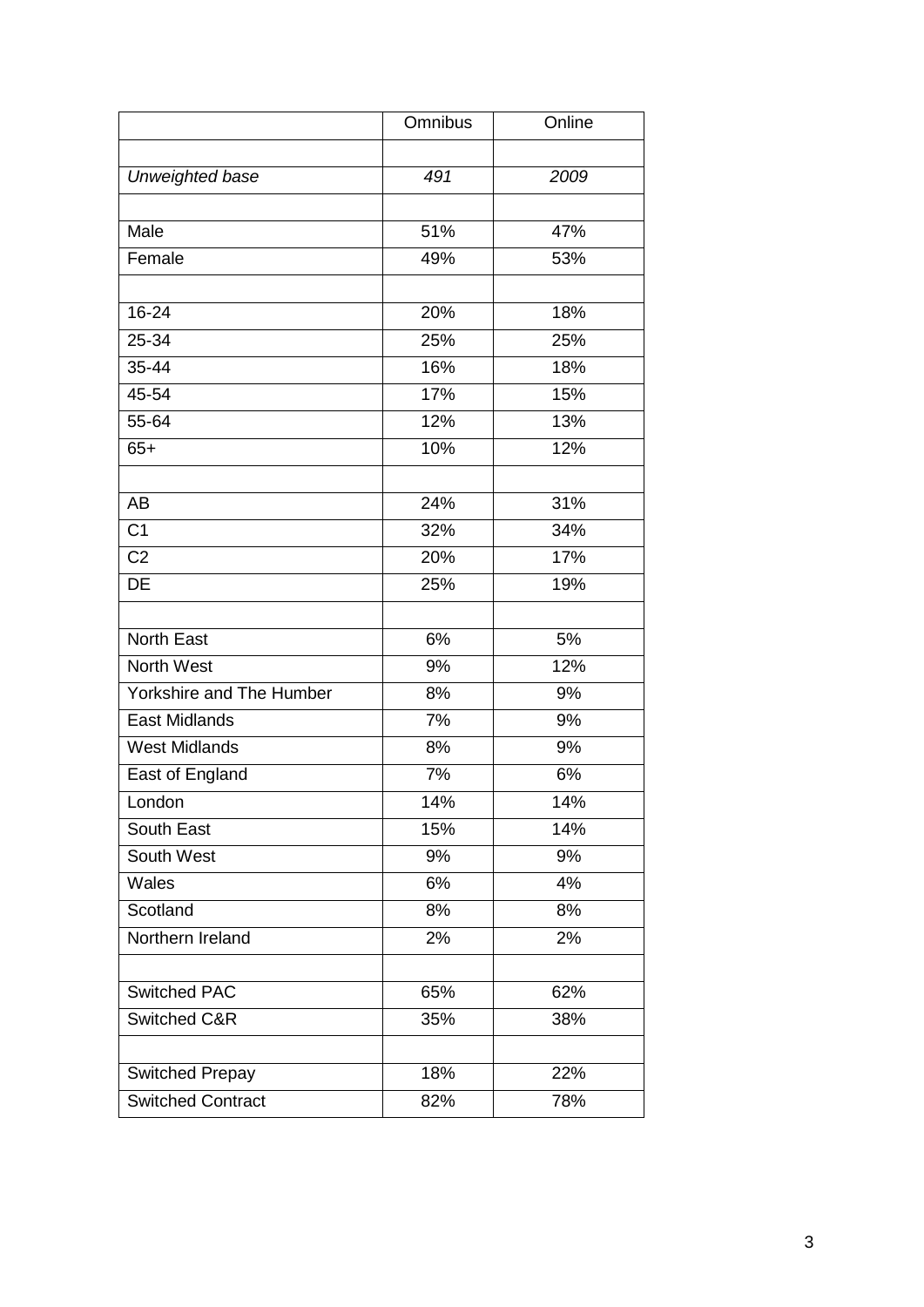### **1.2 Weighting of responses to reform options**

To understand attitudes to Ofcom's proposed switching process reform options, respondents were presented with alternative hypothetical methods of switching/requesting their port authorisation code (PAC), i.e. the code that enables switchers to keep their mobile number when they switch. They were asked for each option whether they were likely to use this rather than the way they switched/requested their PAC previously, and answered using the following scale: Definitely wouldn't; Probably wouldn't; Possibly would/possibly wouldn't; Probably would; and Definitely would. The order of the response scale was reversed from respondent to respondent to mitigate the influence of any order effect.

Analysis of take-up is focussed on the top two boxes only as the mid-point was believed to reflect uncertainty.

The sequence the hypothetical switching methods were presented in was alternated from respondent to respondent, also to mitigate the influence of any order effect.

### **Weighting of stated take-up**

When analysing stated take-up of a future scenario/product it is appropriate to down-weight responses. This is to reflect that people will not always do what they say they will.

The analysis applied a down-weight of 80% for those stating they would 'definitely' take up each new option and 20% for those stating they would 'probably' take up the option. Both the stated and down-weighted take-up figures are reported.

The weights were applied to reflect a reasonable view of likely take-up of the core process reforms posed to respondents, and the price they would be willing to pay for these (see below for further detail on willingness to pay analysis).

We have taken similar approaches to down-weighting in other projects requiring estimated take up of a hypothetical product/service. For this project, various down-weights were considered, e.g. 70/30, 60/40. It was concluded that an 80/20 adjustment was reasonable, following a review of other weights being applied in the industry and an assessment of the error margins of the adjusted data i.e. these broadly encompassed the results produced by applying alternative weights.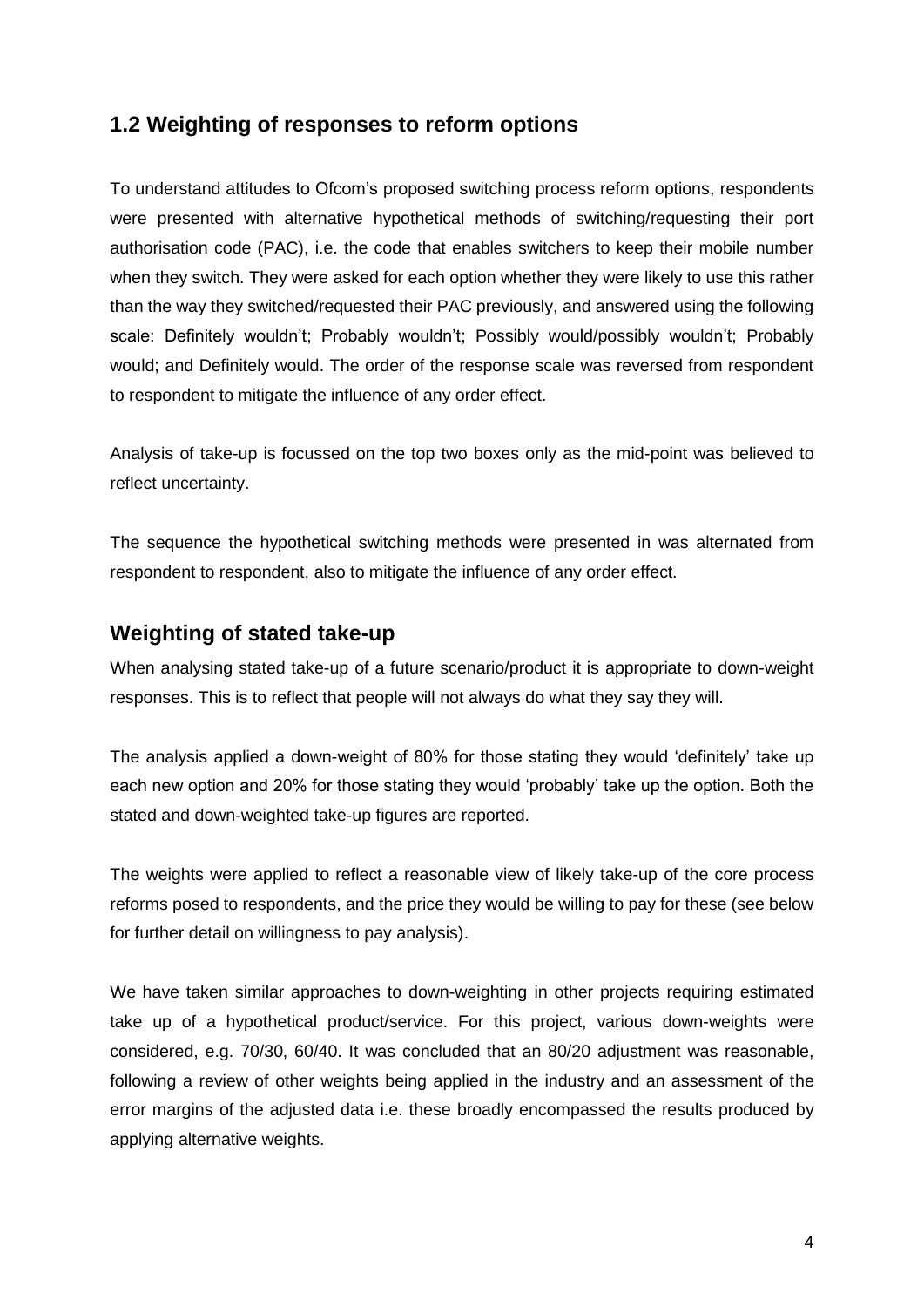## **Weighting of stated willingness to pay (WTP)**

#### 'Consultation' approach to estimating values

Any respondent who answered that they definitely or probably would, or might take up an option was also asked whether they would pay a given price to use the relevant process. We presented respondents with the following price points, in random order: 50p; £1; £2; £5; and £10. Respondents were asked whether they would pay each price, in turn. If they said they probably or definitely *would not* pay to a price point, then they were not shown a higher value; and if they said they definitely *would* pay to a price point, they were not shown a lower value. Responses for these higher or lower values were imputed at the data processing stage. As part of this process, we discounted the answers from a selection of respondents who gave conflicting responses at different price points, which could not be reconciled. In the calculation of averages detailed below, these respondents were given a £0 value.

Based on these responses, we calculated the average stated price that various sub-groups of respondents were at least definitely willing to pay, and/or the average stated price that they were at least probably willing to pay, as well as a number of adjusted averages.

We determined the average stated values based on an average of the maximum price respondents said they were at least definitely willing to pay, and/or the maximum price that they were at least probably willing to pay (taking the maximum price respondents were definitely willing to pay if no 'probably' value was given).

These averages were calculated on responses from those respondents stating they would either definitely or probably *take up* the option. The average WTP values (both stated and adjusted) automatically apply a £0 value to respondents who *did not* say they would 'definitely' or 'probably' take up the option if it were free.

The adjustments are down-weights to stated WTP values, using stated take-up responses and replicating the down-weighting approach taken with take-up data, i.e. 80% of the WTP value for those respondents who said they would 'definitely take-up the option' and 20% of the WTP value for those respondents who said they would 'probably take-up the option'. This ensured the willingness to pay data also reflected the likelihood that actual take-up may be lower than stated.

*Two stated average values* for each option were calculated, the first only takes account of the highest value respondents said they would 'definitely' be willing to pay (referred to as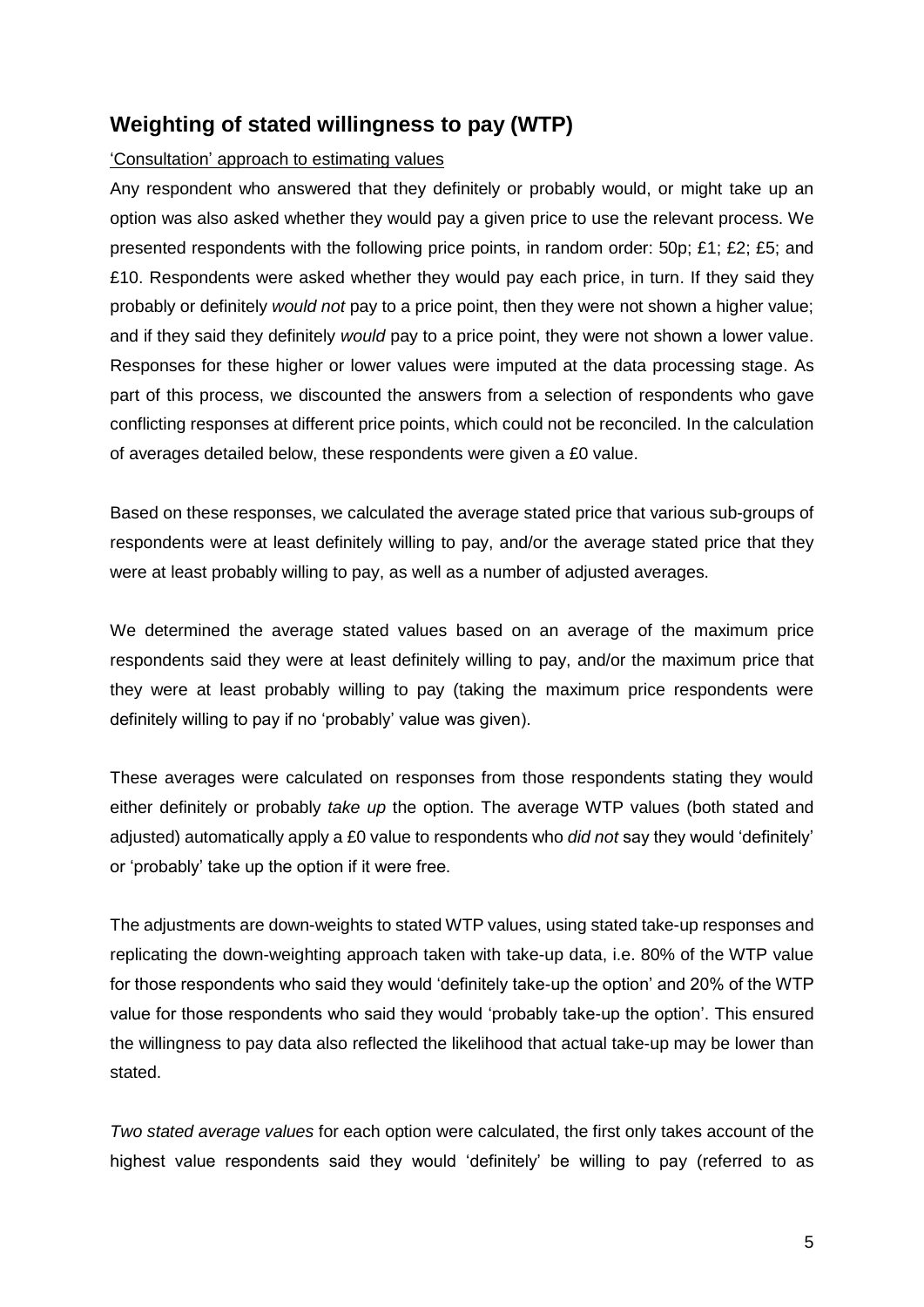'definitely'). The second also takes account of the highest stated value respondents said they would 'probably' be willing to pay (referred to as 'probably'). Both values are based on the responses of those who said they would either definitely or probably take up the option. *Four adjusted average values* for each option were calculated:

- The amount in £ respondents were 'definitely' willing to pay among those who would 'definitely' take-up the process, adjusted for lower than stated take-up (80% definitely).
- The amount in £ respondents were 'definitely' willing to pay among those who would 'definitely' or 'probably' take-up the process, adjusted for lower than stated take-up (80% definitely/20% probably).
- The amount in £ respondents were 'probably' willing to pay among those who would 'definitely' take-up the process, adjusted for lower take-up than stated (80% definitely).
- The amount in £ respondents were 'probably' willing to pay among those who would 'definitely' or 'probably' take-up the process, adjusted for lower take-up than stated (80% definitely/20% probably).

In each case the average was based on the maximum value each respondent would 'definitely' or 'probably' pay (as appropriate for each of the four values above).

#### 'Statement' approach to estimating values

.

For the Statement we analyse 'take-up' as a measure of the proportion who would take up at each price point, with responses to take up if free treated as 'take up if £0'. For each price point (including take-up if £0), we established the proportion of respondents 'definitely' or 'probably' willing to take-up Auto-Switch. We then applied a down-weighting to these proportions to derive an 'adjusted take-up' at each given price. Average adjusted WTP was derived by taking x% of the amount for 'definitely willing to pay' and y% of the additional amount for 'probably willing to pay'. This was 80% and 20% for the base case, 80% and 0% for the low case, and 80% and 40% for the high case.

For the Statement we reviewed individual responses of respondents who said 'probably' to use for free, but then provided 'definitely' pay amounts. We concluded that their WTP responses in most cases appear internally consistent i.e. that these respondents were 'definitely' willing to pay, and so we consider a reasonable approach is to allocate these respondents to the 'definitely use for free' category. We consider the approach taken in the Consultation (and noted above) to be a conservative estimate of willingness to pay.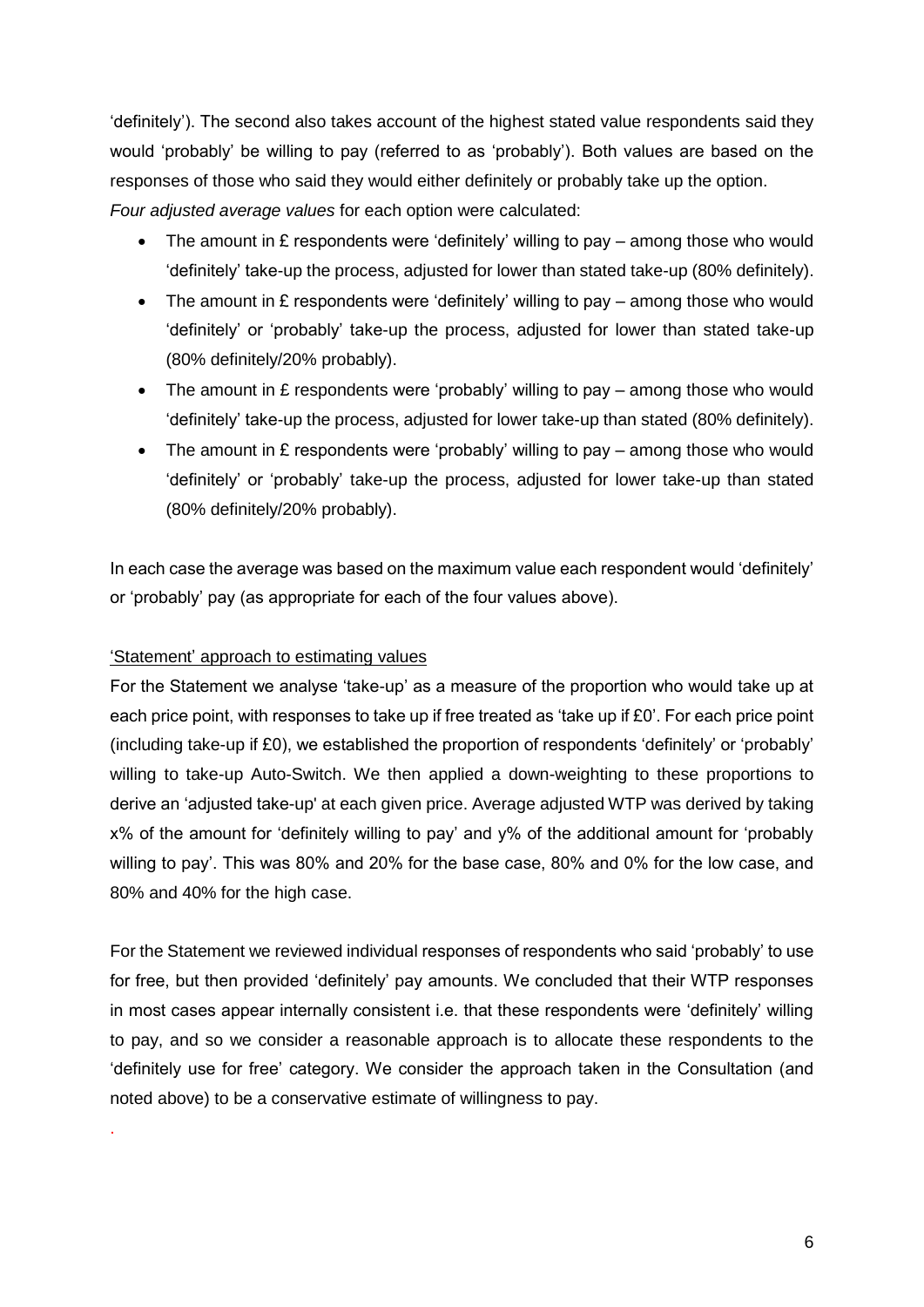#### **Approach to WTP for combined Auto-Switch SMS and online (PAC switchers)**

Due to the questionnaire structure, the values for combined Auto-Switch SMS and online options among PAC switchers (in the Consultation) are based on a reduced sample. This sample excluded those respondents who said they 'might' take up the SMS option but would 'definitely or probably' take up the online option. These respondents did not provide a value they were willing to pay for the online option. We did not consider it appropriate to attribute their SMS value<sup>1</sup>, nor at the time a £0 value because we consider these respondents placed some value on the online method. In the absence of robust data for this value, we judged excluding these 61 respondents from the base to be the best approach to this analysis.

To facilitate analysis required in the Statement, we ran a more conservative approach to this analysis. This includes these (61) respondents in the base, and assigns them a value of £0. This approach is consistent with their treatment in the combined SMS/online take-up estimates, i.e. that they 'might' take up the SMS option, and therefore do not appear in the take-up estimates.

The WTP value for the combined SMS/online option among the PAC switcher sample broadly reflects attitudes to SMS. This is because the questionnaire restricted the number of willingness to pay questions for each respondent to a maximum of two i.e. one Auto-Switch (prioritising the SMS option over the online option) and one GPL, to limit respondent fatigue and potential drop out, thereby maintaining data quality.

While some PAC switcher respondents went on to state a preference for online over SMS we do not have any WTP values for online among this group. As noted above establishing the value of the SMS option was prioritised over online among this sample group. In these instances, the SMS value has been used in the combined SMS/online WTP calculations.

<sup>&</sup>lt;sup>1</sup> The WTP values that we do have for these respondents for SMS (after a giving mid-point value for take-up) were substantially below that of those giving 'definitely' or 'probably' take up SMS responses, so we considered them unlikely to provide a good proxy for responses that might have been given for those stating 'definitely' or 'probably' take up online.